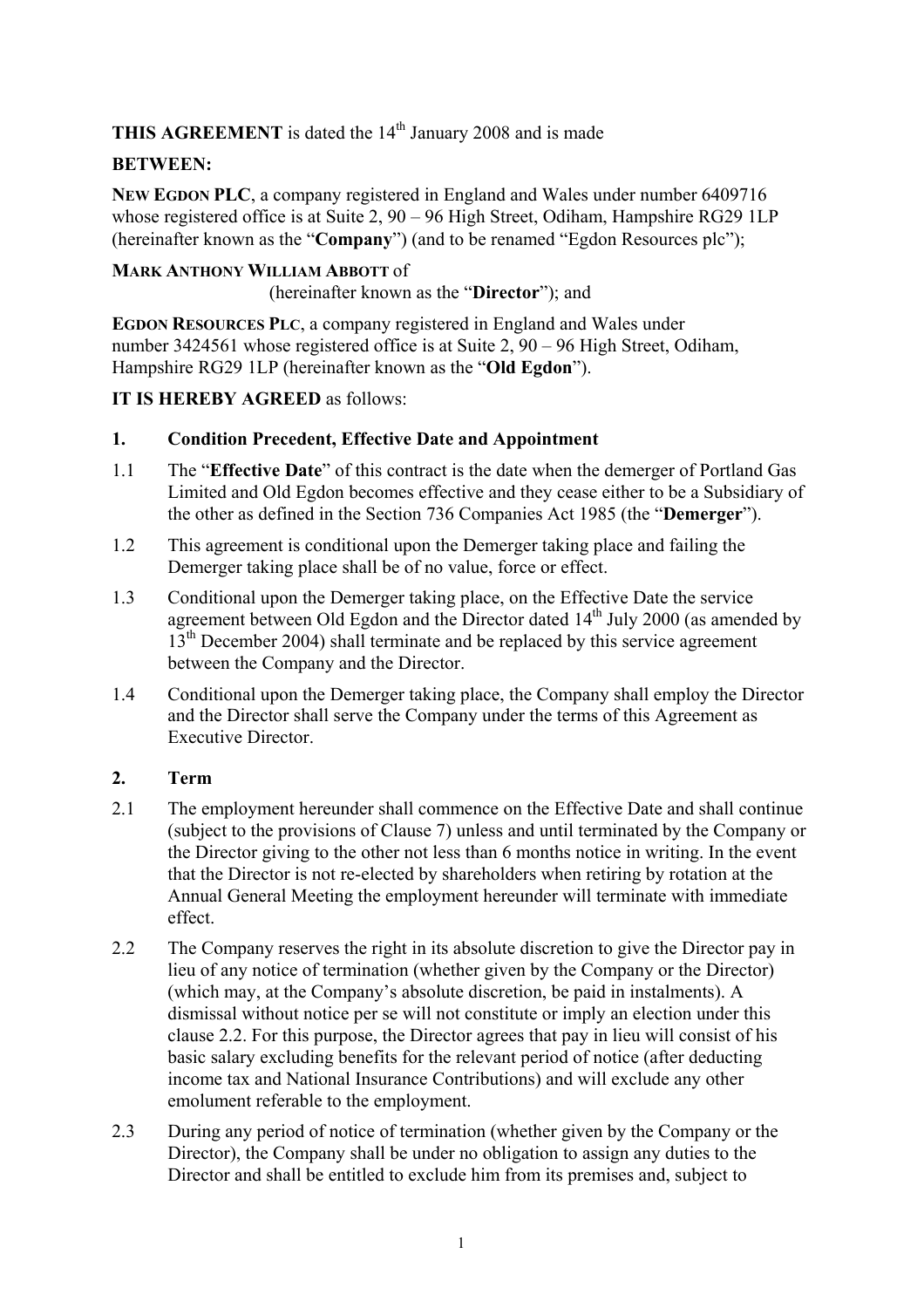clause 9.6, to direct that the Director refrains from contacting any customers, clients, suppliers, agents, professional advisers, or employees of the Company or any Group Company, provided that this shall not affect the Director's entitlement to receive his normal salary and other contractual benefits.

## **3. Duties**

- 3.1 The Director shall comply with any direction given or regulation made by the board of directors of the Company ("the Board") and (unless prevented by sickness or accident or any other cause beyond his control) shall perform his duties in a satisfactory and proper manner. He shall use all reasonable endeavours to promote the interests and business of the Company and any subsidiary companies (as defined in Section 736 of the Companies Act 1985) and he shall undertake such non-executive duties for any of such subsidiary companies as may be required by the Board consistent with his office as aforesaid.
- 3.2 The Director shall devote such time and attention to his duties as he may deem necessary or as may be reasonably required by the Board having regard to the nature of his appointment, there being no fixed hours of work.
- 3.3 The duties of the Director's appointment hereunder shall relate primarily to the United Kingdom, but shall extend to occasional travel abroad when so required by the Company.

## **4. Remuneration**

4.1 The Director shall be entitled by way of remuneration for his services to an annual salary of £120,000 (inclusive of all director's fees or emoluments receivable from the Company or any subsidiary company, except Portland Gas Limited), such salary to be reviewed at least annually. The salary shall be paid monthly or in such other manner as may be agreed by the parties from time to time.

# **5. Expenses**

5.1 The Director shall be entitled to be repaid all hotel, travel and entertainment expenses reasonably and properly incurred in the performance of his duties and the exercise of his powers hereunder and on production of evidence satisfactory to the Board of such expenditure.

# **6. Benefits**

- 6.1 The Director shall be entitled during his employment hereunder to participate in the pension and life assurance arrangements made by the Company (if any) for senior executives or such other arrangements as may be made by the Company from time to time with the approval of the Director.
- 6.2 The Director shall be entitled during his employment hereunder to participate in any share option and/or bonus schemes made by the Company (if any) for senior executives or such other arrangements as may be made by the Company from time to time with the approval of the Director. At the date of this Agreement, the Company is putting in place an interim bonus scheme and the Director will be entitled to participate in that scheme.
- 6.3 The Director shall be entitled to membership of the medical insurance scheme (if any) for the time being in force applicable to full-time employees or officers of the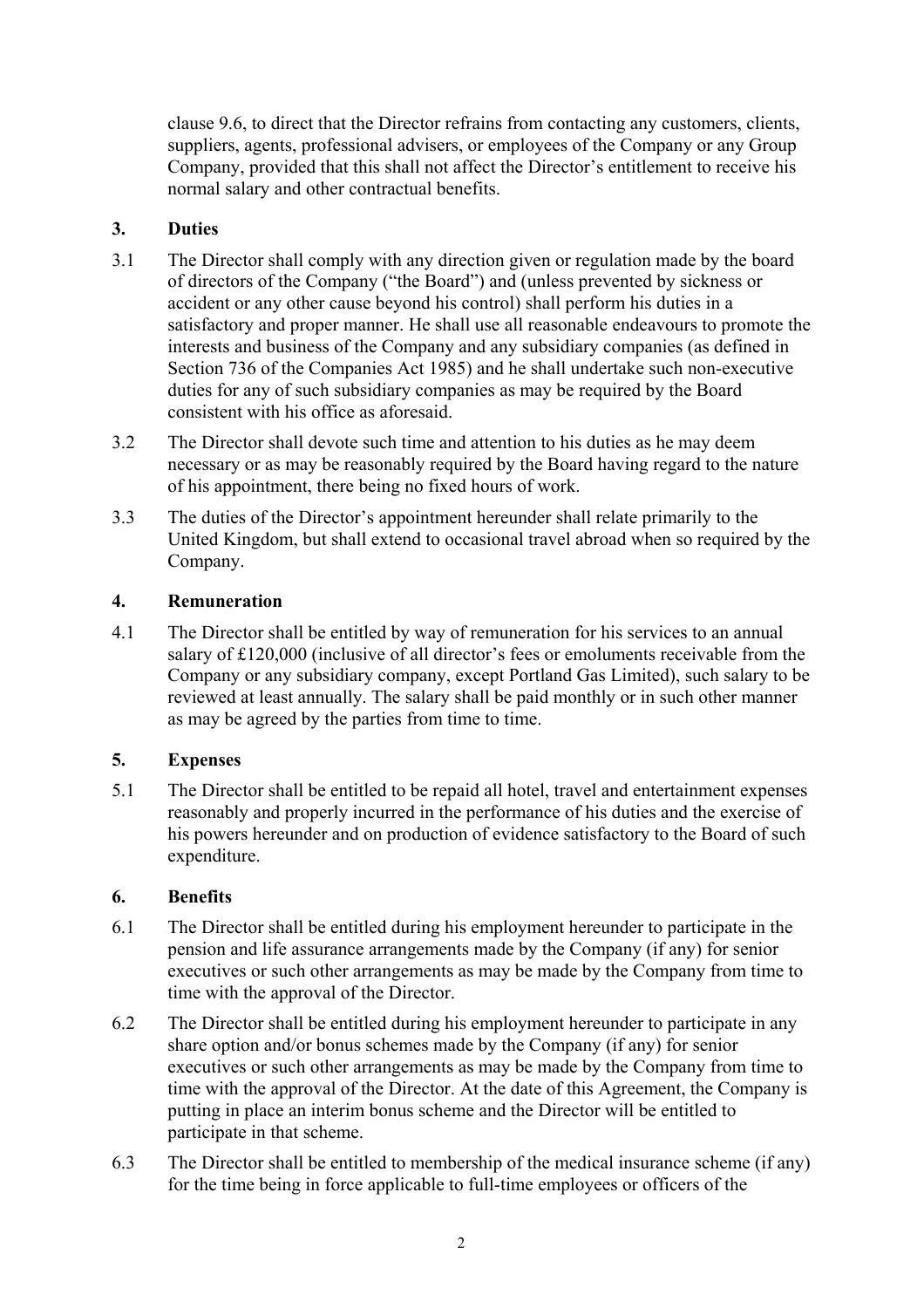Company in accordance with the rules applicable thereto and the Company shall bear the subscription therefore.

6.4 The Company will take out and the Director shall be entitled to benefit from Directors' Liability Insurance.

## **7. Termination**

- 7.1 The Company may, without prejudice to any other rights it may have, by notice in writing to the Director terminate his employment hereunder forthwith if he shall:-
	- 7.1.1 become bankrupt or make any arrangement or composition with his creditors; or
	- 7.1.2 become or be unable properly to perform his duties hereunder by reason of incapacity, ill-health, accident or otherwise for a period or periods aggregating at least 180 days in any period of 12 consecutive calendar months; or
	- 7.1.3 fail or neglect efficiently and diligently to discharge his duties hereunder or be guilty of any material breach or non-observance of any of the provisions of this agreement on his part to be performed or observed; or
	- 7.1.4 be guilty of serious misconduct or any other conduct calculated or likely to affect prejudicially the interests of the Company and/or its subsidiaries; or
	- 7.1.5 be convicted of a criminal offence other than a traffic offence; or
	- 7.1.6 be disqualified from being a director by reason of any order made under the Companies Act 1985;

PROVIDED that no notice under Clause 7.1.2 above shall be given by the Company to the Director after the expiration of three calendar months from the end of any such period or periods aggregating at least 180 days.

### **8. Confidential Information and Company Documents**

8.1 For the purposes of clauses 8 and 9 of this Agreement the following words have the following meanings:

"**Confidential Information**" means technical and other data, information and interpretations relating to any area in which the Company or the Group is currently interested or has been interested, details of co-venturers and their businesses, details of contractors and their terms of business, details of customers and their requirements, the prices charged to and terms of business with customers, marketing plans and sales forecasts, financial information, results and forecasts (save to the extent that these are included in published audited accounts), any proposals relating to the acquisition or disposal of a company or business or any part thereof or to any proposed expansion or contraction of activities, details of employees and officers and of the remuneration and other benefits paid to them, information relating to research activities, inventions, secret processes, designs, software, formulae and product lines, any information which the Director is told is confidential and any information which has been given to the Company or any Group Company in confidence by customers, suppliers or other persons whether or not under the terms of a confidentiality agreement or undertaking;

"**Employment**" means the Director's employment on the terms set out in this Agreement;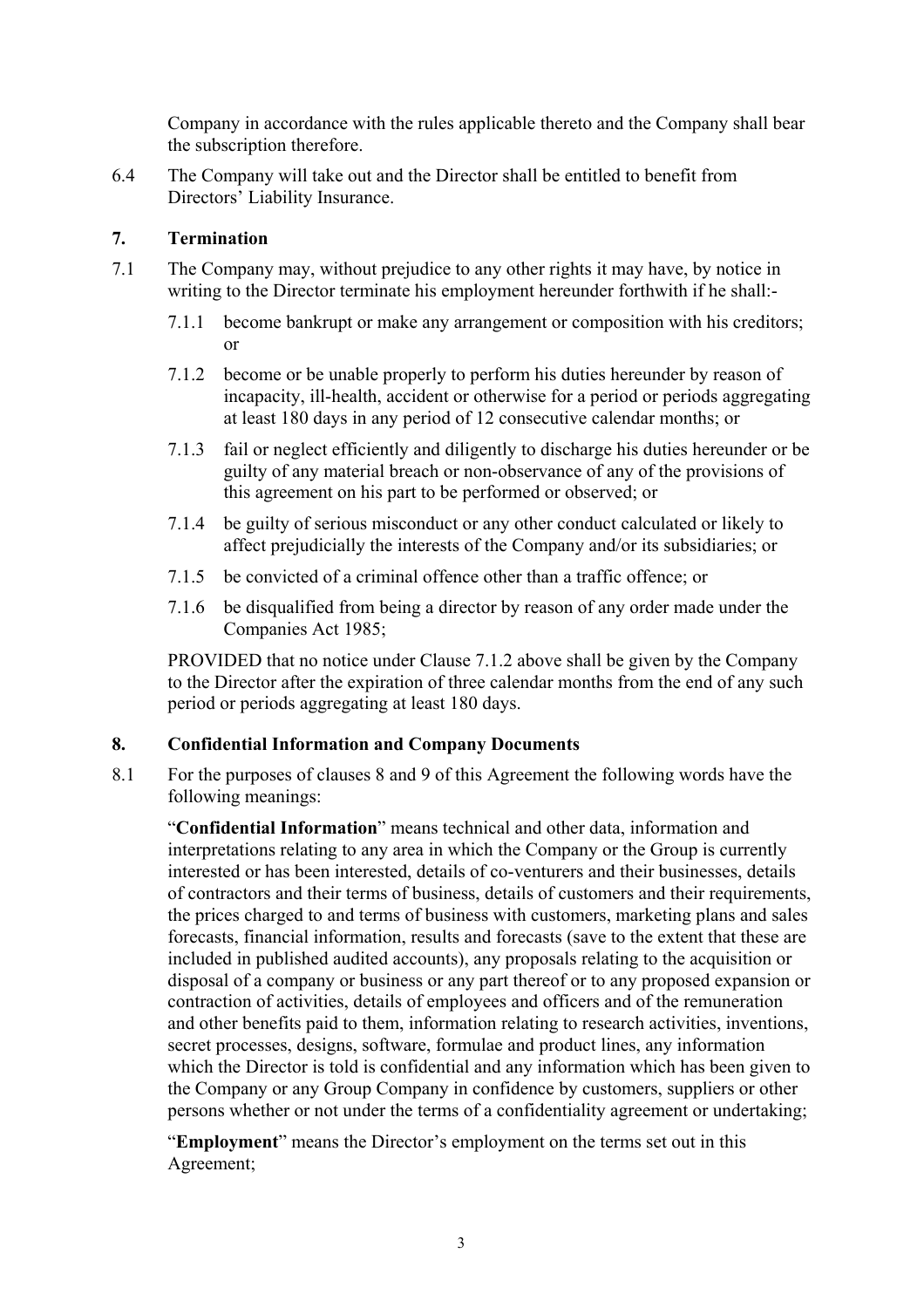"the Group" means the Company and the Group Companies;

"**Group Company**" means any holding company for the time being of the Company or any subsidiary for the time being of the Company or of any such holding company (for which purpose the expressions "holding company" and "subsidiary" shall have the meanings ascribed thereto by section 736 Companies Act 1985 (as amended));

"**Termination Date**" means the date of termination of the Employment.

- 8.2 The Director recognises that, whilst performing his duties for the Company he will have access to and come into contact with Confidential Information belonging to or in the custody of the Company and/or any Group Company and will obtain personal knowledge of and influence over its or their customers and/or employees. The Director therefore agrees that the restrictions set out in this clause 8 are reasonable and necessary to protect the legitimate business interests of the Company and the Group both during and after the Termination Date.
- 8.3 The Director shall neither during the Employment (except in the proper performance of his duties) nor at any time (without limit) after the Termination Date directly or indirectly:
	- 8.3.1 divulge or communicate to any person, company, business entity or other organisation;
	- 8.3.2 use for his own purposes or for any purposes other than those of the Company or any Group Company; or
	- 8.3.3 through any failure to exercise due care and diligence, cause any unauthorised disclosure of,

any trade secrets or Confidential Information which amounts to or is in the nature of a trade secret of or relating to the Company or any Group Company or of any third party for which the Company or any Group Company is responsible or has an obligation not to disclose (which shall include for the avoidance of doubt any information which is subject to the confidentiality provisions of any joint operating agreement to which the Company is a party or any other information which the Company is obliged to keep confidential pursuant to any confidentiality agreement with a third party). These restrictions shall cease to apply to any information which shall become available to the public generally otherwise than through the default of the Director.

- 8.4 The Director shall neither during the Employment (except in the proper performance of his duties) nor at any time during a period of 12 months after the Termination Date directly or indirectly:
	- 8.4.1 divulge or communicate to any person, company, business entity or other organisation;
	- 8.4.2 use for his own purposes or for any purposes other than those of the Company or any Group Company; or
	- 8.4.3 through any failure to exercise due care and diligence, cause any unauthorised disclosure of,

any Confidential Information of or relating to the Company or any Group Company or of any third party for which the Company or any Group Company is responsible or has an obligation not to disclose and which does not fall within clause 8.3. These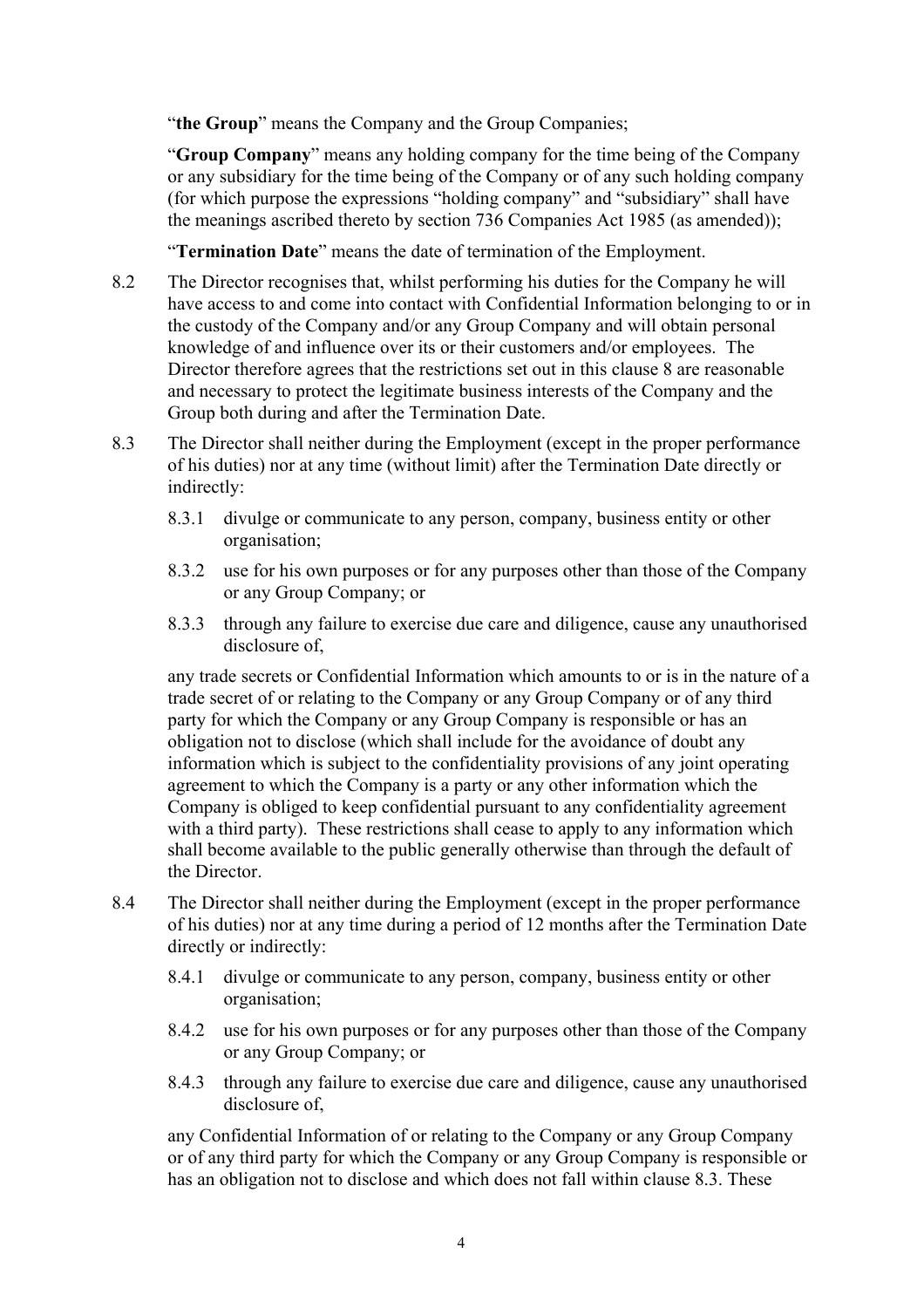restrictions shall cease to apply to any information which shall become available to the public generally otherwise than through the default of the Director.

- 8.5 All notes, memoranda, records, lists of customers and suppliers and employees, correspondence, documents, computer and other discs and tapes, data listings, codes, designs and drawings and other documents and material whatsoever (whether made or created by the Director or otherwise) relating to the business of the Company or any Group Company (and any copies of the same):
	- 8.5.1 shall be and remain the property of the Company or the relevant Group Company; and
	- 8.5.2 shall be handed over by the Director to the Company or to the relevant Group Company on demand and in any event on the Termination Date.
- 8.6 If so requested by the Company delete all Confidential Information from any computer disks, tapes or other re-useable material in his possession or under his control and destroy all other documents and tangible items in his possession or under his control which contain or refer to any Confidential Information. However this requirement shall not apply to Confidential Information which is part of a regular computer backup, in which case the Director will take appropriate measures to preserve confidentiality.
- 8.7 Notwithstanding the other provisions of this clause, the Director shall be permitted to retain permanently and use as precedents copies of such documents developed during the course of his work as it is usual for professionals to retain as precedents for other work provided that all proprietary information in those documents shall remain confidential.

### **9. Restrictive Covenants and Avoidance of Conflict**

9.1 For the purposes of this clause 9 the following words have the following meanings:

"**Co-venturer**" means any person, firm, company or other organisation whatsoever who was a co-venturer with the Company or any Group Company for the purpose of obtaining and operating licences to search for hydrocarbons or a co-venturer for any other purpose during the 12 months immediately preceding the Termination Date and with whom or which during such period:

- (a) the Director had personal dealings in the course of his employment; or
- (b) any employee who was under the direct supervision of the Director had personal dealings in the course of his employment;

"**Prospective Co-venturer**" means any person, firm, company or other organisation whatsoever with whom the company or any Group Company shall have had negotiations or material discussions regarding a possible co-venture for the purpose of obtaining and operating licences to search for hydrocarbons or a possible co-venture for any other purpose during the 12 months immediately preceding the Termination Date and with whom or which, during such period:

(a) the Director shall have had personal dealings in the course of his employment during the 12 months immediately preceding such date; or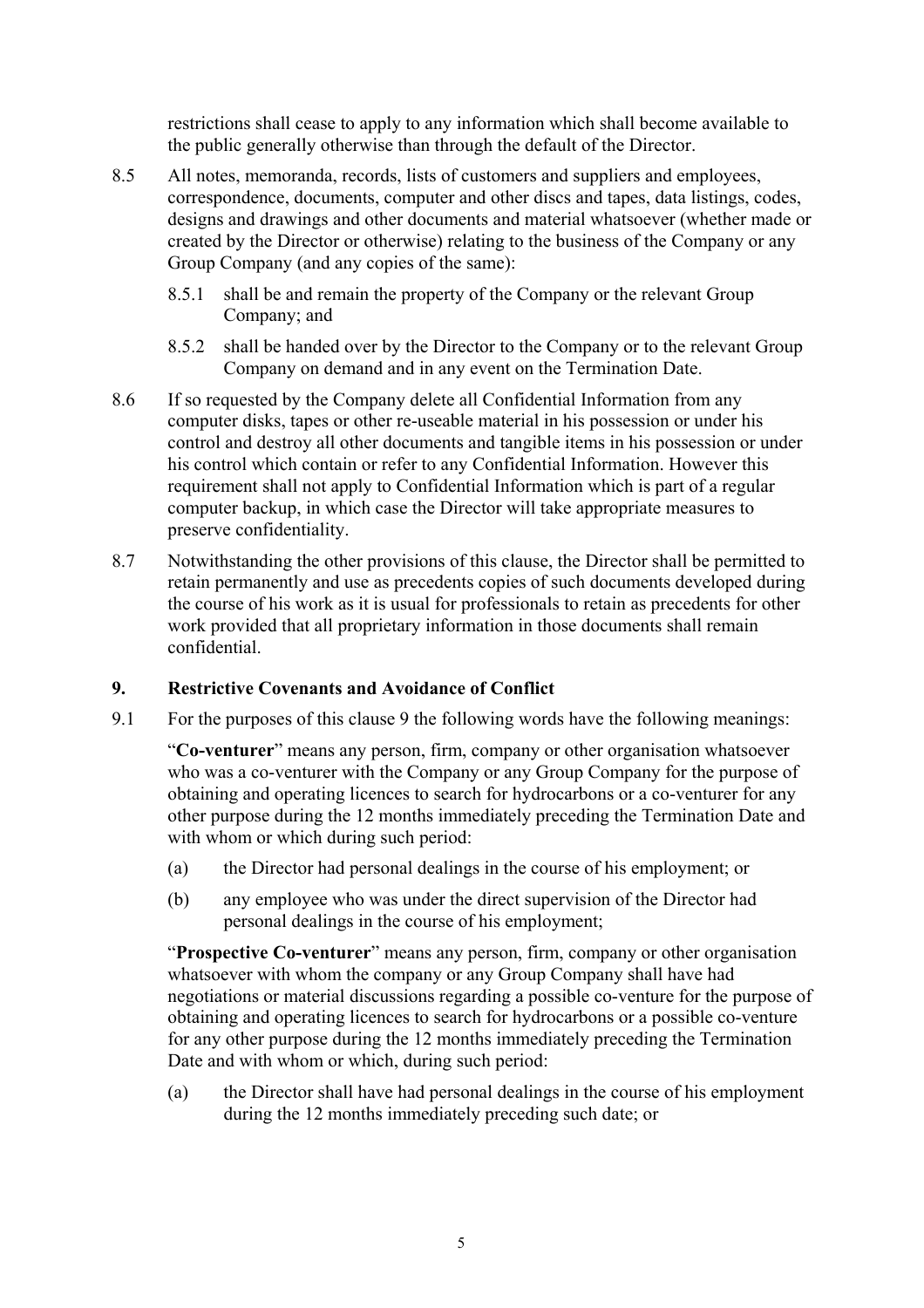- (b) any employee who was under the direct supervision of or reported to the Director shall have had personal dealings in the course of his employment during the 12 months immediately preceding such date; or
- (c) the Director was directly responsible in a client management capacity on behalf of the Company during the 12 months immediately preceding such date;

"**Customer**" means any person, firm, company or other organisation whatsoever who was a customer of or in the habit of dealing with the Company or any Group Company during the 12 months immediately preceding the Termination Date and with whom or which, during such period:

- (a) the Director had personal dealings in the course of his employment; or
- (b) any employee who was under the direct supervision of or reported to the Director had personal dealings in the course of his employment;

"**Prospective Customer**" means any person, firm, company or other organisation whatsoever with whom or which the Company or any Group Company shall have had negotiations or material discussions regarding the possible distribution, sale or supply of Restricted Goods or Restricted Services during the 12 months immediately preceding the Termination Date and with whom or which, during such period:

- (a) the Director shall have had personal dealings in the course of his employment during the 12 months immediately preceding such date; or
- (b) any employee who was under the direct supervision of or reported to the Director shall have had personal dealings in the course of his employment during the 12 months immediately preceding such date; or
- (c) the Director was directly responsible in a client management capacity on behalf of the Company during the 12 months immediately preceding such date.

"**Restricted Area**" means any area within the United Kingdom and France in which, as at the Termination Date, the Company or the Group is engaged in the Restricted Business and any other area in which, as at the Termination Date, the Company or the Group is engaged in the Restricted Business;

**"Restricted Business**" means the business of the Company and the Group at the commencement of the Restricted Period with which the Director was involved to any material extent at any time during the period of 12 months ending on the date of commencement of the Restricted Period;

"**Restricted Employee**" means any person who at the Termination Date was at the level of director or senior employee or any other employee who had access to Confidential Information with whom the Director had material contact or dealings during the 12 months preceding the Termination Date;

"**Restricted Goods**" means any product sold by the Company with which the duties of the Director were involved or for which he was responsible during the 12 months immediately preceding the Termination Date, but shall exclude hydrocarbons as commodities;

"**Restricted Period**" means the period of 12 months immediately following the Termination Date provided always that if no duties have been assigned to the Director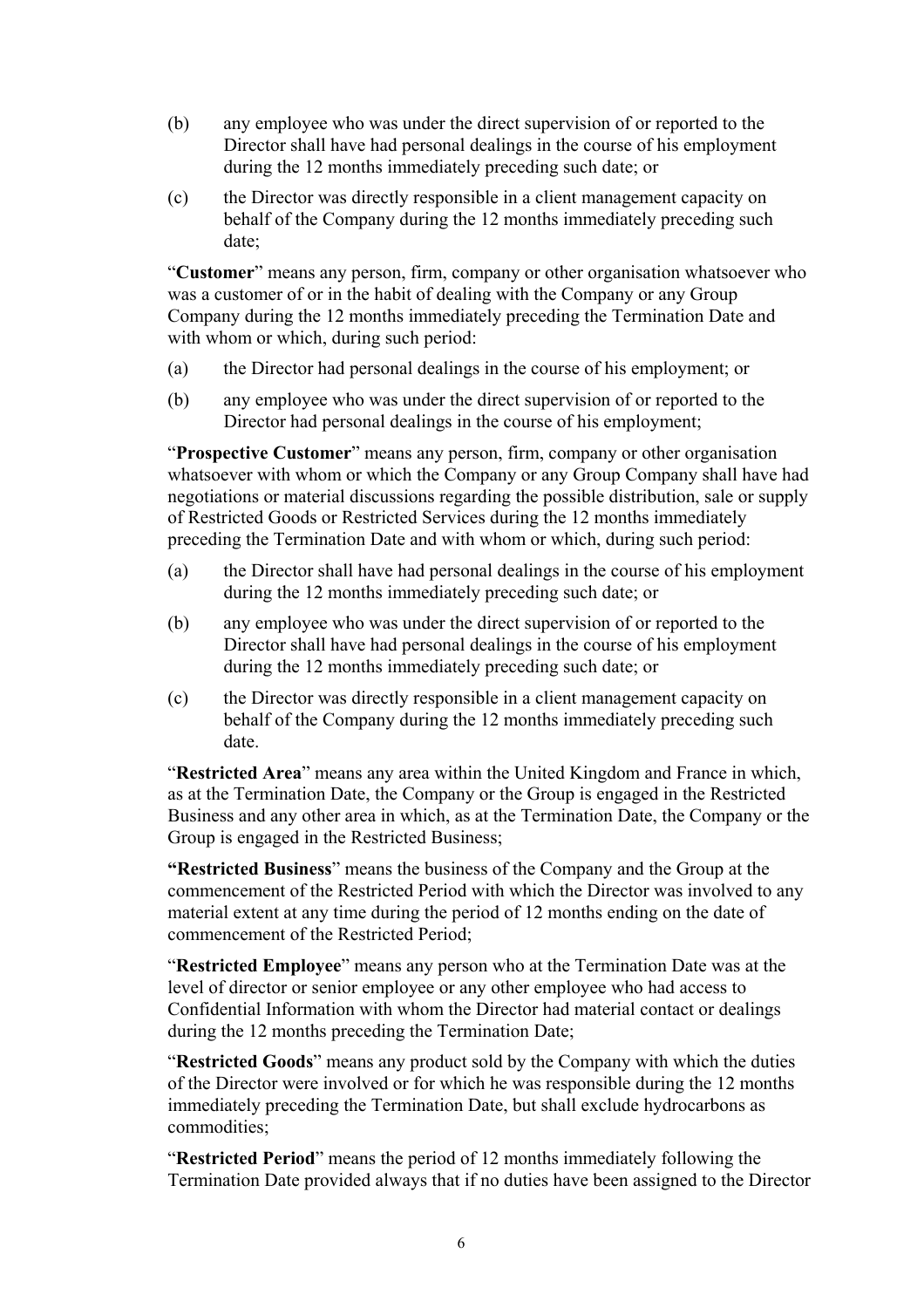by the Company in accordance with clause 2.3 of the Service Contract during a period immediately preceding the Termination Date it means the period of 12 months immediately following the last date on which the Director carried out duties assigned to him by the Company;

"**Restricted Services**" means any services provided by the Company with which the duties of the Director were concerned or for which he was responsible during the 12 months immediately preceding the Termination Date; and

"**Restricted Supplier**" means any person, company, business entity or other organisation whatsoever who has supplied goods or suppliers to the Company or any Group Company (other than utilities and goods or services supplied for administrative purposes) during any part of the 12 months immediately preceding the Termination Date or who has agreed prior to the Termination Date to supply goods or services to the Company to commence at any time in the 12 months following the Termination Date.

- 9.2 The Director recognises that, whilst performing his duties for the Company he will have access to and come into contact with Confidential Information belonging to or in the custody of the Company and/or any Group Company and will obtain personal knowledge of and influence over its or their customers and/or employees. The Director therefore agrees that the restrictions set out in this clause 9 are reasonable and necessary to protect the legitimate business interests of the Company and the Group both during and after the Termination Date. The Director hereby undertakes with the Company that he will not either during the Employment nor during the Restricted Period without the prior written consent of the Company whether by himself, through his employees or agents or otherwise howsoever and whether on his own behalf or on behalf of any other person, firm, company or other organisation, directly or indirectly:
	- 9.2.1 within the Restricted Area, be employed or engaged or otherwise interested in any business concern which is in competition with the Restricted Business;
	- 9.2.2 in competition with the Company, solicit business from or endeavour to entice away or canvass any Customer or Prospective Customer if such solicitation or canvassing is in respect of Restricted Goods or Restricted Services;
	- 9.2.3 in competition with the Company, accept orders or facilitate the acceptance of any orders or have any business dealings for Restricted Goods or Restricted Services from any Customer or Prospective Customer;
	- 9.2.4 solicit or induce or endeavour to solicit or induce any Restricted Employee to cease working for or providing services to the Company, whether or not any such person would commit a breach of contract;
	- 9.2.5 employ or otherwise engage in the business of or be personally involved to a material extent in employing or otherwise engaging in the business with any Restricted Employee;
	- 9.2.6 interfere with the supply of or endeavour to interfere with the provision of goods or services to the Company or to induce the cessation of the provision of goods or services from any Restricted Supplier;
	- 9.2.7 in competition with the Company solicit or induce or endeavour to solicit or induce any Co-venturer or Prospective Co-venturer to enter into a co-venture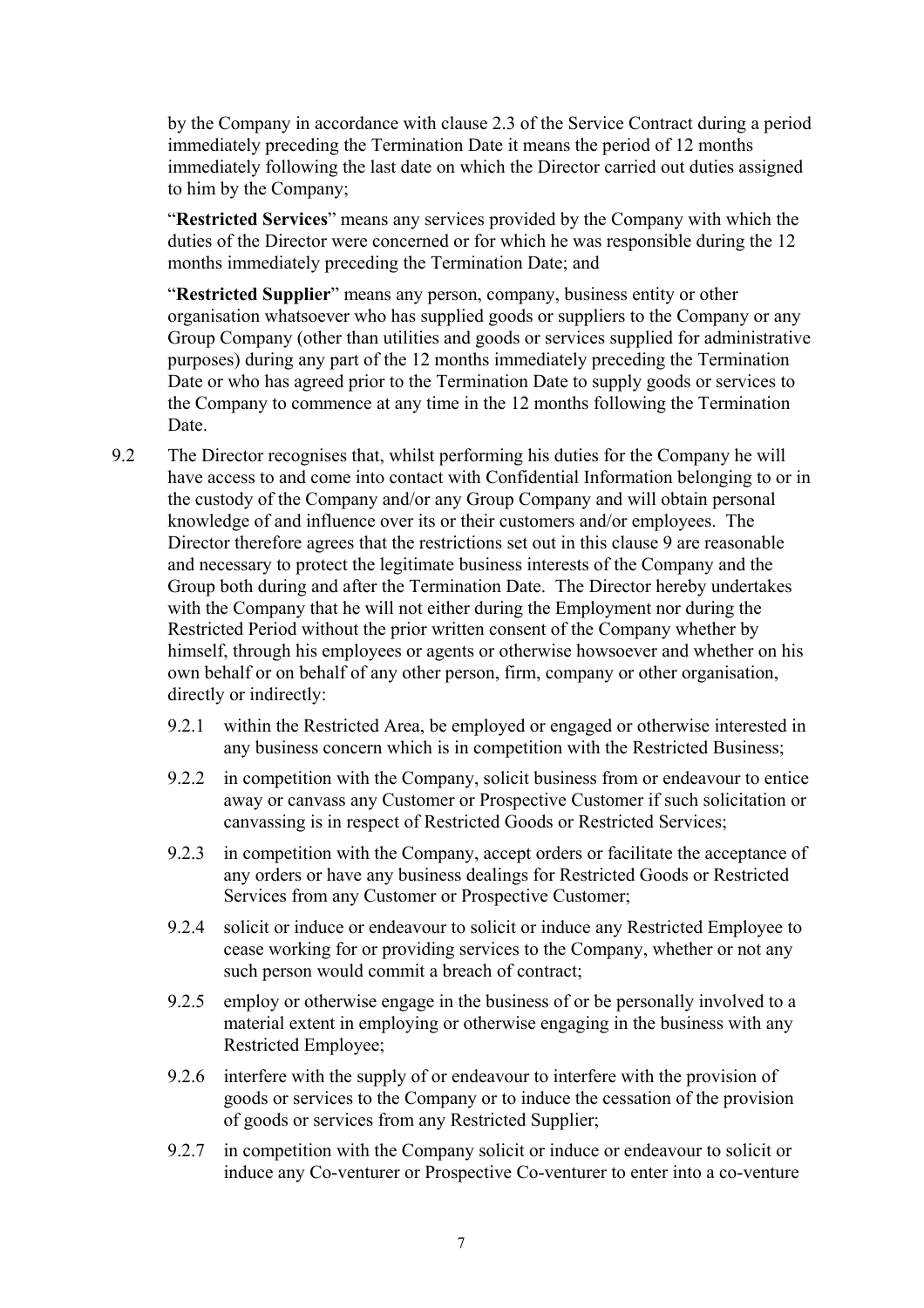for the purpose of obtaining and/or operating licenses to search for hydrocarbons or for any other purpose whatsoever.

- 9.3 Clause 9.2 shall also apply as though there were substituted for references to "the Company" references to any Group Company in relation to which the Director has in the course of his duties for the Company or by reason of rendering services to or holding office in such Group Company:
	- 9.3.1 acquired knowledge of its Confidential Information; or
	- 9.3.2 had personal dealings with its Customers or Prospective Customers; or
	- 9.3.3 supervised directly or indirectly employees having personal dealings with its Customers or Prospective Customers,
	- 9.3.4 but so that references in clause 9.2 to "the Company" shall for this purpose be deemed to be replaced by references to the relevant Group Company. The obligations undertaken by the Director pursuant to this clause 9 shall, with respect to each such Group Company, constitute a separate and distinct covenant and the invalidity or unenforceability of any such covenant shall not affect the validity or enforceability of the covenants in favour of any other Group Company or the Company.
- 9.4 The Director hereby undertakes with the Company that he will not at any time after the Termination Date in the course of carrying on any trade or business, claim, represent or otherwise indicate any present association with the Company or any Group Company or for the purpose of carrying on or retaining any business or custom, claim, represent or otherwise indicate any past association with the Company or any Group Company to its detriment.
- 9.5 While the restrictions in this Agreement (which for the avoidance of doubt shall include but are not limited to the restrictions set out in clauses 8 and 9) (on which the Director has had the opportunity to take independent advice, as the Director hereby acknowledges) are considered by the parties to be reasonable in all the circumstances, it is agreed that if any such restrictions, by themselves, or taken together, shall be adjudged to go beyond what is reasonable in all the circumstances for the protection of the legitimate interests of the Company or a Group Company but would be adjudged reasonable if part or parts of the wording thereof were deleted, the relevant restriction or restrictions shall apply with such deletion(s) as may be necessary to make it or them valid and effective.
- 9.6 During his employment hereunder the Director shall not directly or indirectly enter into or be concerned or in any manner interested in any other business whatsoever except with the consent in writing of the Company, provided always that such consent may be given subject to any terms or conditions which the Company requires and any breach of such terms or conditions by the Director shall ipso facto be deemed to be a breach of the terms of this Agreement. For the purpose of this clause and notwithstanding the other provisions of this clause 9, the Company consents to the Director being concerned in other businesses and activities as set out in the Schedule hereto, provided always that if the Director becomes aware of any conflict of interest he immediately declares it to the Board and withdraws from any further involvement on behalf of the Company involving that conflict.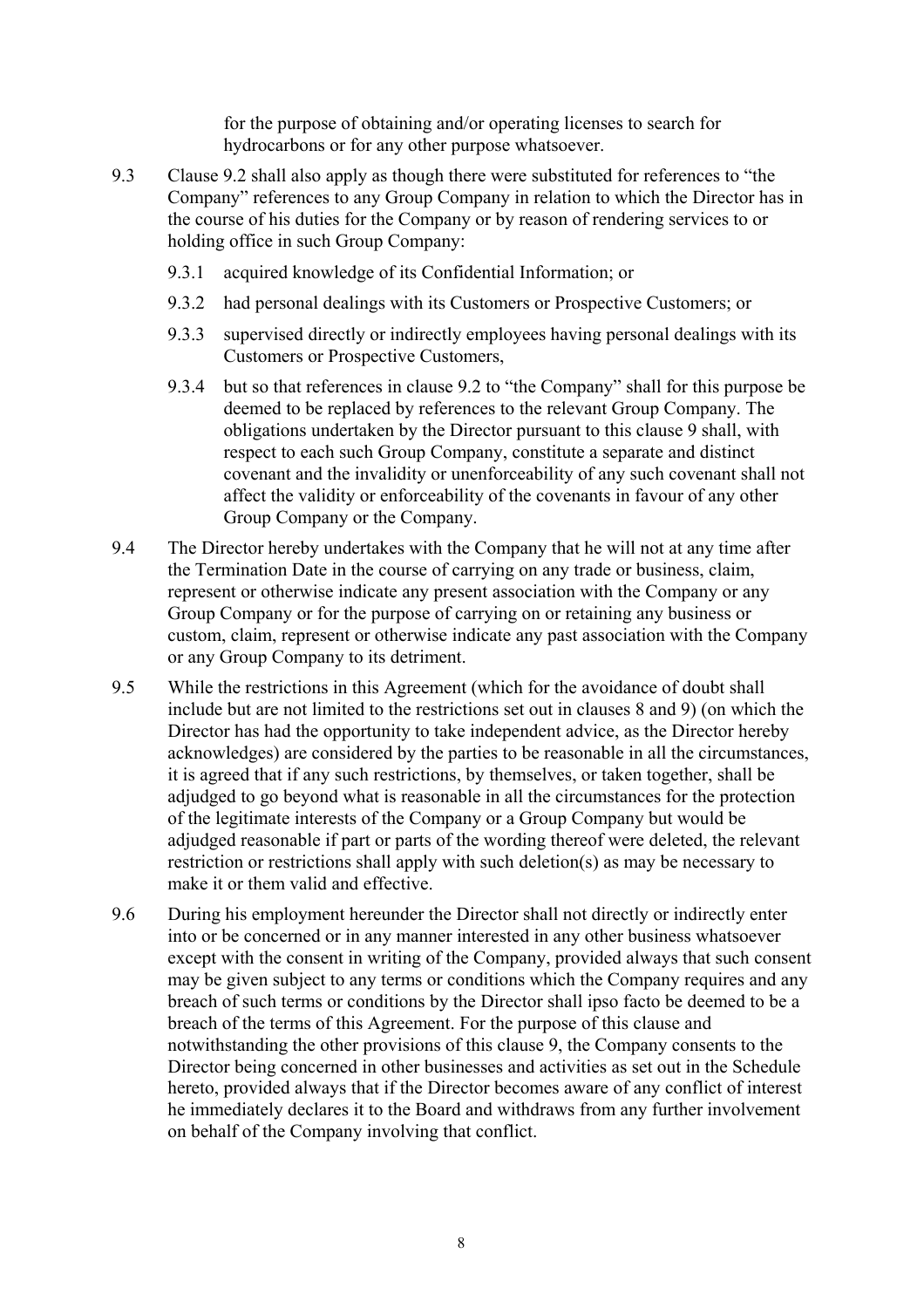### **10. Disciplinary and Grievance Procedures**

10.1 All matters of discipline will be decided upon by the Board to which the Director should also apply with any grievances he may have against the Company.

### **11. Sharedealing**

- 11.1 The Director will adopt and abide by the Model Code of the London Stock Exchange in relation to sharedealings, subject thereto, nothing in this Agreement shall prevent the Director from being the holder or beneficial owner of any class of securities in any company.
- 11.2 The Director will comply with the sharedealing protocol promulgated by the Company.

#### **12. Notices**

- 12.1 Any notice or other information required or authorised by this Agreement to be given by either party to the other shall be given by:—
	- 12.1.1 delivering it by hand;
	- 12.1.2 sending it by pre-paid registered post; or
	- 12.1.3 sending it by facsimile transmission or email;

to the other party at the address given in Clause 12.4.

- 12.2 Any notice or information given by post in the manner provided by Clause 12.1.2 which is not returned to the sender as undelivered shall be deemed to have been given 1 week after the envelope containing it was so posted; and proof that the envelope containing any such notice or information was properly addressed, pre-paid, registered and posted, and that it has not been so returned to the sender, shall be sufficient evidence that the notice or information has been duly given.
- 12.3 Any notice or information sent by facsimile or email shall only be deemed to have been duly given on the date that the recipient has positively confirmed that it has been received in a complete and intelligible form.
- 12.4 Service of any document for the purposes of any legal proceedings concerning or arising out of this Agreement shall be effected by either party by causing it to be delivered to the other party at its registered or principal office, or to such other address as may be notified to it by the other party in writing from time to time.

### **13. Applicable Law and Jurisdiction**

13.1 English law shall apply to the whole of this Agreement.